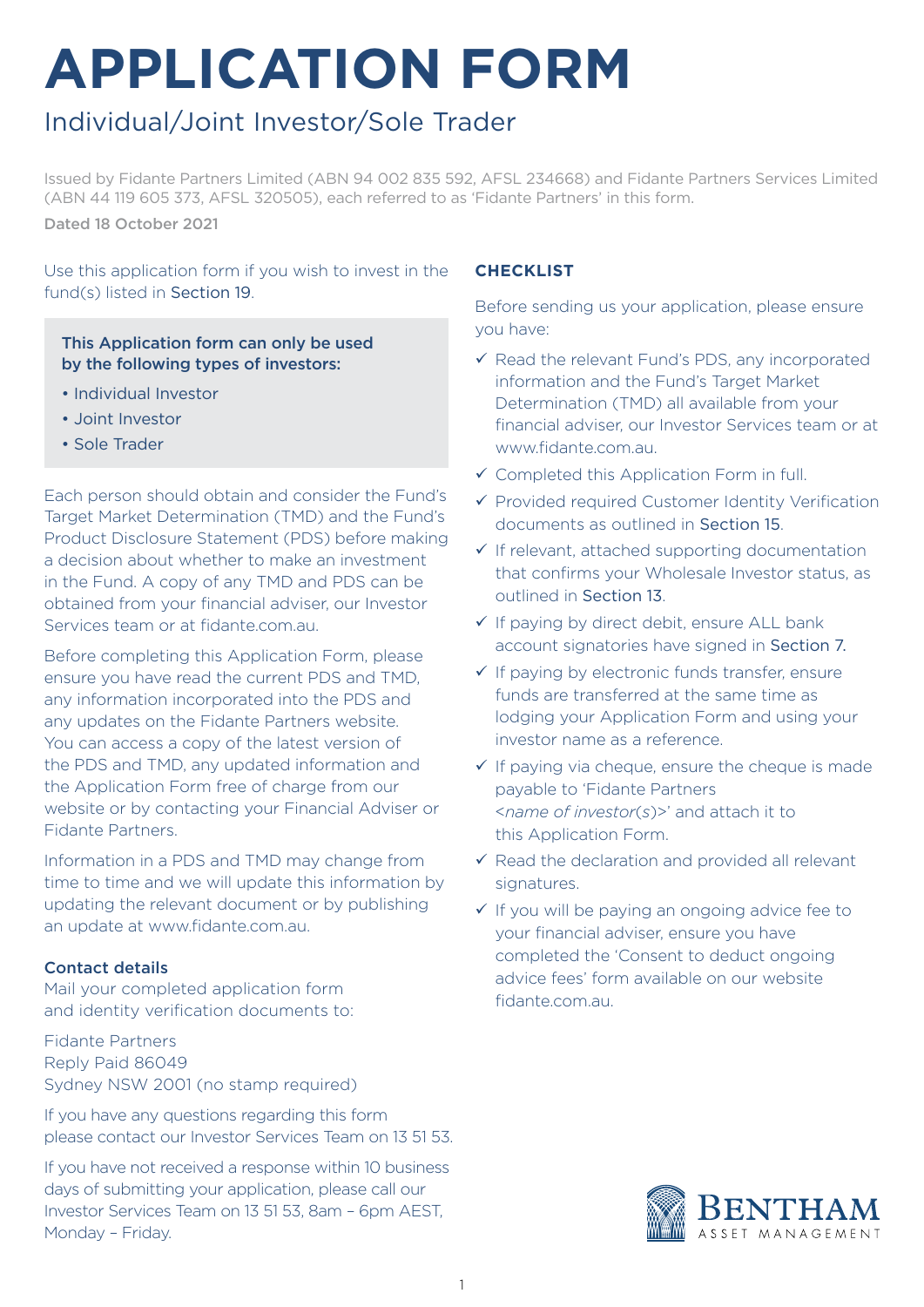

PLEASE USE BLOCK LETTERS AND BLACK INK TO COMPLETE THIS APPLICATION FORM

#### 1 Investment details

| Please indicate $(\boldsymbol{x})$ if this is a new investment or an additional investment?                                                                                       |
|-----------------------------------------------------------------------------------------------------------------------------------------------------------------------------------|
| $\bigcirc$ New investment $\blacktriangleright$ Pease proceed to section 2.<br>Additional investment.                                                                             |
| Existing account name<br>Existing account number                                                                                                                                  |
| If any of your information has changed since your prior investment to Complete sections 2-4 with your updated details.<br>If you details remain unchanged > Proceed to section 5. |

### 2 Investor type

| Please indicate $(x)$ the investor type |                   |                    |
|-----------------------------------------|-------------------|--------------------|
| $\cup$ Individual Investor              | ∪ Joint Investors | $\cup$ Sole Trader |

# 3 Investor details

| 3A. Investor 1 - Sole Trader                                          |                                                                                                                                                                                                                                                     |  |  |  |
|-----------------------------------------------------------------------|-----------------------------------------------------------------------------------------------------------------------------------------------------------------------------------------------------------------------------------------------------|--|--|--|
| Surname                                                               |                                                                                                                                                                                                                                                     |  |  |  |
| Full given name(s)                                                    |                                                                                                                                                                                                                                                     |  |  |  |
| Title (Mr/Mrs/Miss/Ms)                                                | Date of birth (dd/mm/yyyy)                                                                                                                                                                                                                          |  |  |  |
| What other names<br>are you known by?                                 |                                                                                                                                                                                                                                                     |  |  |  |
| Business name of<br>Sole Trader                                       | <b>ABN</b>                                                                                                                                                                                                                                          |  |  |  |
| <b>TFN</b>                                                            | Tax exemption                                                                                                                                                                                                                                       |  |  |  |
|                                                                       | If you choose not to provide your TFN, ABN or specific exemption, then tax will be deducted from your distributions at the highest marginal tax rate<br>(plus the Medicare levy, and any other levies we are required to deduct from time to time). |  |  |  |
| Non-residents                                                         | If you are an overseas investor, please indicate your country of residence for tax purposes.                                                                                                                                                        |  |  |  |
| Country                                                               |                                                                                                                                                                                                                                                     |  |  |  |
| Residential address for Investor 1 - Sole Trader (cannot be a PO Box) |                                                                                                                                                                                                                                                     |  |  |  |
| $c$ /- (if applicable)                                                |                                                                                                                                                                                                                                                     |  |  |  |
| Street number and name                                                |                                                                                                                                                                                                                                                     |  |  |  |
| Suburb                                                                | State<br>Postcode                                                                                                                                                                                                                                   |  |  |  |
| Country                                                               |                                                                                                                                                                                                                                                     |  |  |  |

If your country of residence is not Australia, please ensure that you also complete section 10.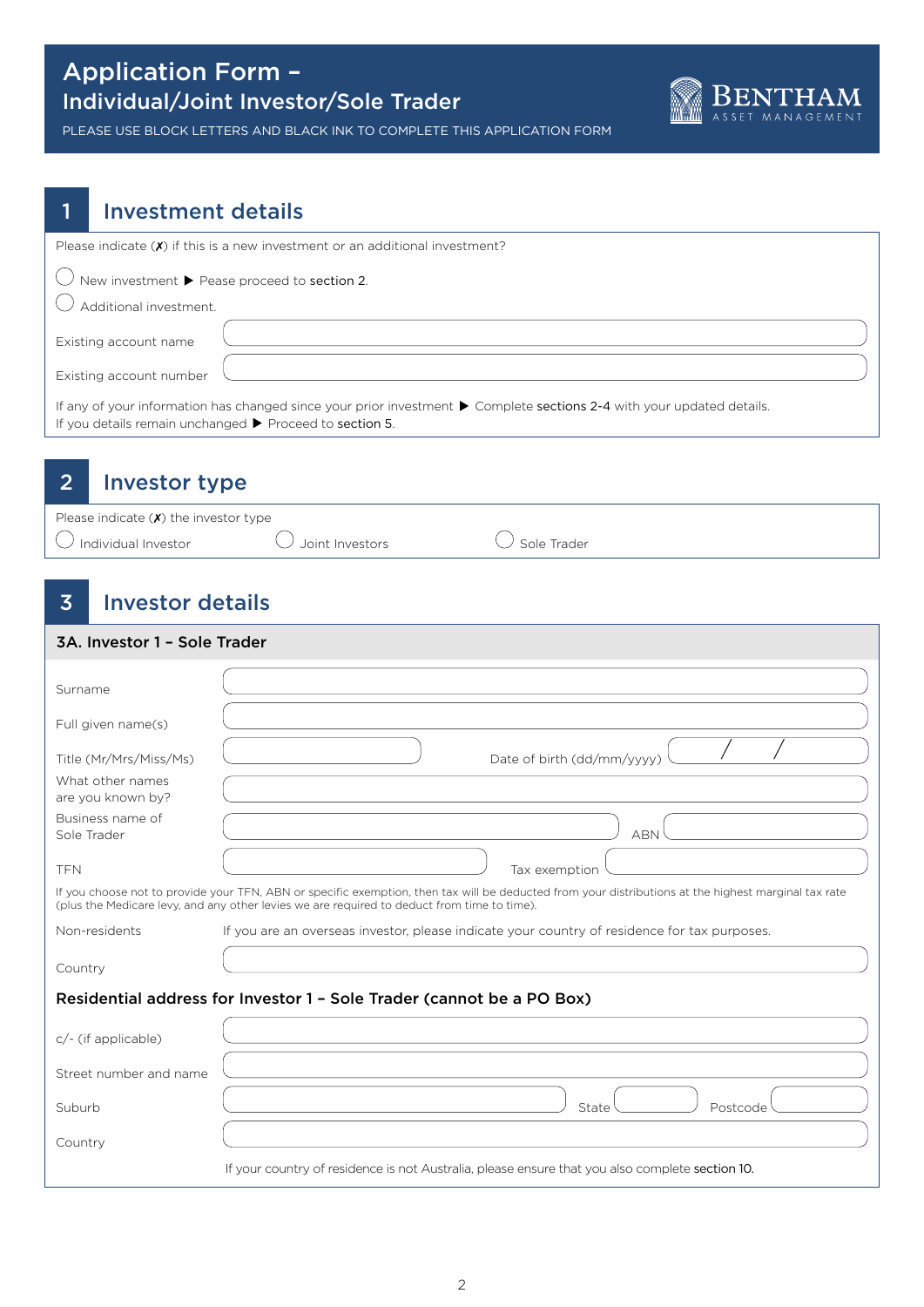# 3 Investor details (continued)

| <b>Postal address</b>                                           |                                                                                                                                                                                                                                                     |
|-----------------------------------------------------------------|-----------------------------------------------------------------------------------------------------------------------------------------------------------------------------------------------------------------------------------------------------|
|                                                                 | Is the postal address the same as the residential address? $\cup$ Yes $\blacktriangleright$ Go to contact details. $\cup$ No $\blacktriangleright$ Please provide below.                                                                            |
| Street name and number                                          |                                                                                                                                                                                                                                                     |
| Suburb                                                          | State<br>Postcode                                                                                                                                                                                                                                   |
| Country                                                         |                                                                                                                                                                                                                                                     |
| <b>Contact details</b>                                          |                                                                                                                                                                                                                                                     |
| Telephone (home)                                                | Telephone (home)                                                                                                                                                                                                                                    |
| Mobile                                                          |                                                                                                                                                                                                                                                     |
| Email address                                                   |                                                                                                                                                                                                                                                     |
|                                                                 | Principal place of business of Sole Trader (cannot be a PO Box)                                                                                                                                                                                     |
| Street name and number                                          |                                                                                                                                                                                                                                                     |
| Suburb                                                          | State<br>Postcode                                                                                                                                                                                                                                   |
| Country                                                         |                                                                                                                                                                                                                                                     |
| 3B. Investor 2                                                  |                                                                                                                                                                                                                                                     |
| Complete this section if there is a joint owner.                |                                                                                                                                                                                                                                                     |
| Surname                                                         |                                                                                                                                                                                                                                                     |
| Full given name(s)                                              |                                                                                                                                                                                                                                                     |
| Title (Mr/Mrs/Miss/Ms)<br>What other names<br>are you known by? | Date of birth (dd/mm/yyyy)                                                                                                                                                                                                                          |
| TFN                                                             | Tax exemption                                                                                                                                                                                                                                       |
| ABN                                                             |                                                                                                                                                                                                                                                     |
|                                                                 | If you choose not to provide your TFN, ABN or specific exemption, then tax will be deducted from your distributions at the highest marginal tax rate<br>(plus the Medicare levy, and any other levies we are required to deduct from time to time). |
| Non-residents                                                   | If you are an overseas investor, please indicate your country of residence for tax purposes.                                                                                                                                                        |
| Country                                                         |                                                                                                                                                                                                                                                     |
| Residential address (cannot be a PO Box)                        |                                                                                                                                                                                                                                                     |
| c/- (if applicable)                                             |                                                                                                                                                                                                                                                     |
| Street number and name                                          |                                                                                                                                                                                                                                                     |
| Suburb                                                          | State<br>Postcode                                                                                                                                                                                                                                   |
| Country                                                         |                                                                                                                                                                                                                                                     |
|                                                                 | If your country of residence is not Australia, please ensure that you also complete section 10.                                                                                                                                                     |
| <b>Contact details</b>                                          |                                                                                                                                                                                                                                                     |
| Telephone (home)                                                | Telephone (home)                                                                                                                                                                                                                                    |
| Mobile                                                          |                                                                                                                                                                                                                                                     |
| Email address                                                   |                                                                                                                                                                                                                                                     |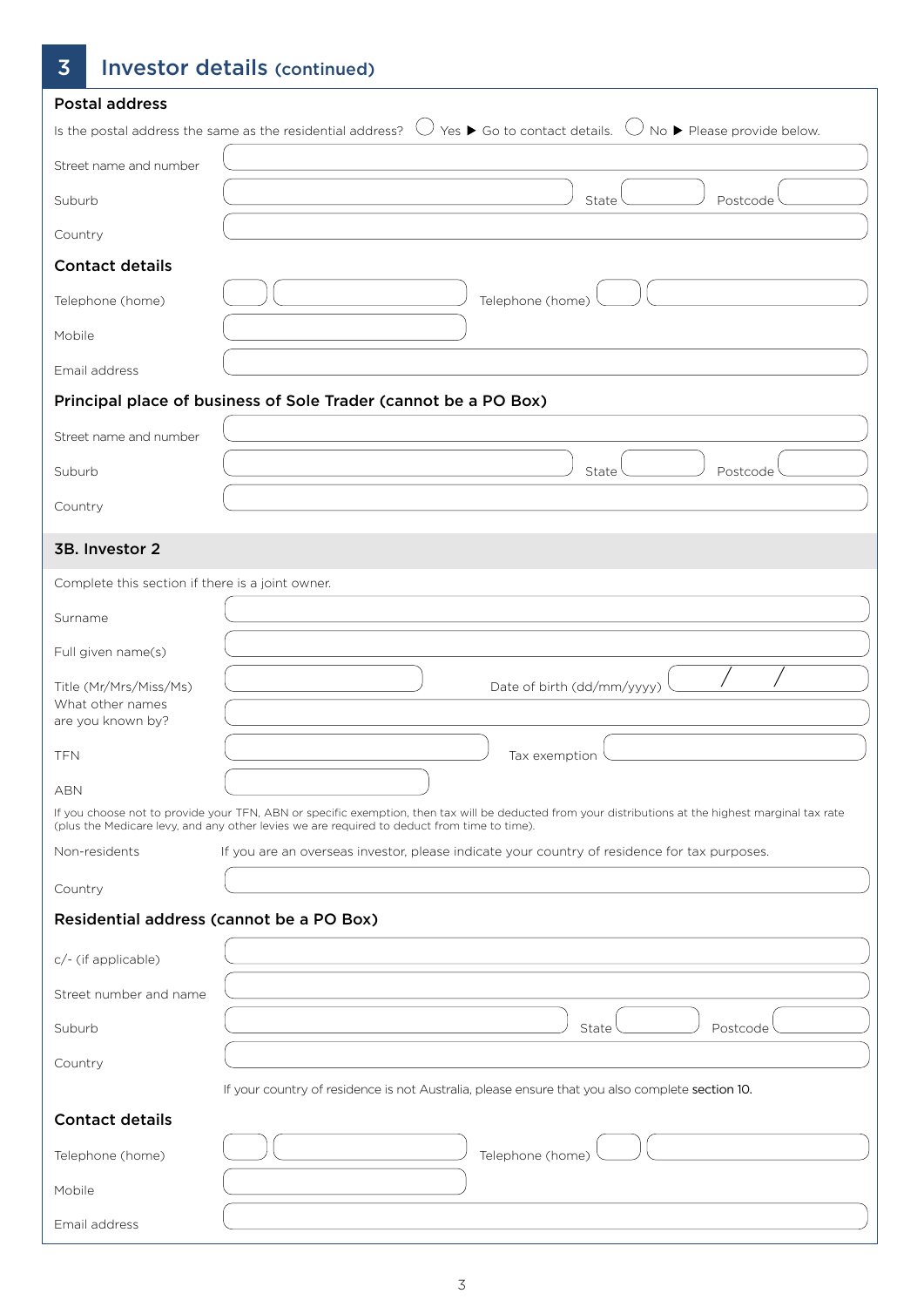# 4 Account designation (if applicable)

Provide the name of the person for whom the investment is being made (if applicable). Please note we do not accept investments from people under 18 years of age; however, investments may be designated on their behalf.

| Surname                                                  |                                                                                                                                        |
|----------------------------------------------------------|----------------------------------------------------------------------------------------------------------------------------------------|
| Full given name(s)                                       |                                                                                                                                        |
| Title (Mr/Mrs/Miss/Ms)                                   |                                                                                                                                        |
| notice of any interest of any person listed in section 4 | We are only required to act on instructions from the investors listed in sections 3A and 3B. Fidante Partners is not bound to take any |

#### 5 Source of funds (Required)

| Please indicate $(X)$ the origin and source of funds being invested.                                                                                                            |
|---------------------------------------------------------------------------------------------------------------------------------------------------------------------------------|
| $\overline{\bigcirc}$ Income from employment - regular and/or bonus $\overline{\bigcirc}$ Investment income (eg rent, dividends, pension) $\overline{\bigcirc}$ Business income |
| $\bigcirc$ One-off payment (e.g. matured investment, court settlement, redundancy, inheritance) $\bigcirc$ Sale of assets (e.g. shares, property)                               |
| O Windfall (e.g. gift, lottery winnings) $\bigcirc$ Borrowed funds $\bigcirc$ Government benefits (e.g. family tax benefit)                                                     |
|                                                                                                                                                                                 |

#### 6 Payment of initial investment amount

Please indicate  $(Y)$  how you will make your payment of the initial investment amount by selecting one of the following:

 $\bigcirc$  Direct debit  $\blacktriangleright$  Please ensure you also complete section 7.

 $\bigcirc$  Cheque  $\blacktriangleright$  Make the cheque payable to 'Fidante Partners <name of investor(s)>' and attach it to this form.

 $\bigcirc$  Electronic funds transfer  $\blacktriangleright$  The bank account to transfer funds is listed in section 19A and 19B. Transfer your funds, with your investor name as reference, at the same time as posting your application to ensure there are no delays in opening your account.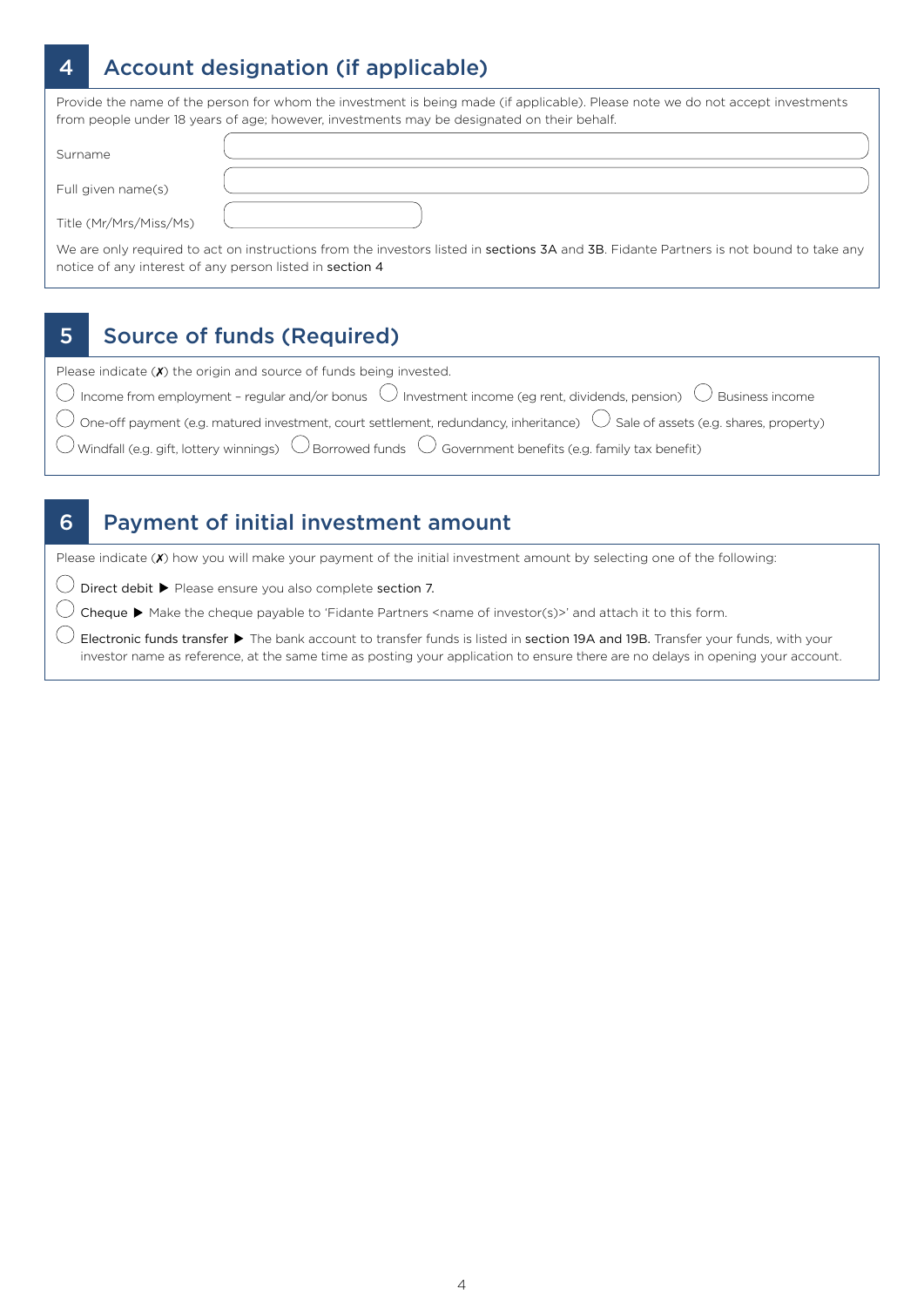# 7 Nominated bank account (must be an Australian financial institution)

If you are making your investment via direct debit, please provide details of the bank account you wish us to debit. Please indicate  $(X)$  the nominated bank account.

 $\bigcirc$  Please use existing bank account on file.

 $\bigcirc$  Please use bank account provided below.

Unless requested otherwise, this will also be the bank account we credit any withdrawal proceeds and/or distributions to if you requested these to be paid to you and not reinvested. Please note, if you make a withdrawal within the first three months of making your investment, we will only pay the withdrawal proceeds to the account that was debited when making the investment. The nominated account must be in the name of the investor and all investors must sign this section. By providing your nominated account details in this section you authorise Fidante Partners to use these details for all future transaction requests that you make until notice is provided otherwise. For additional investments, a nomination in this section overrides any previous nominations.

| Financial institution                                                                                                                                                                                                                                                                                                                                                                                                                                                           |                |  |  |
|---------------------------------------------------------------------------------------------------------------------------------------------------------------------------------------------------------------------------------------------------------------------------------------------------------------------------------------------------------------------------------------------------------------------------------------------------------------------------------|----------------|--|--|
| <b>Branch</b>                                                                                                                                                                                                                                                                                                                                                                                                                                                                   |                |  |  |
| Account name                                                                                                                                                                                                                                                                                                                                                                                                                                                                    |                |  |  |
| Branch number (BSB)                                                                                                                                                                                                                                                                                                                                                                                                                                                             | Account number |  |  |
| I/We request Fidante Partners Limited (ABN 94 002 835 592, AFSL 234668) (User ID No. 216559) and/or Fidante Partners Services Limited<br>(ABN 44 119 605 373, AFSL 320505) (User ID No. 409056) (Fidante Partners), until further written notice is given to Fidante Partners from<br>me/us, to debit my/our account, any amounts which Fidante Partners may direct debit or charge me/us through the Bulk Electronic Clearing<br>System. I/We understand and acknowledge that: |                |  |  |

- 1. The bank/financial institution may, in its absolute discretion, determine the order of priority of payment by it of any monies pursuant to this request or any authority or mandate, and at any time by notice in writing to me/us, terminate this request as to future debits.
- 2. Fidante Partners may, by prior arrangement and notice to me/us, vary the amount or frequency of future debits.
- 3. The bank/financial institution will provide to me/us upon request general descriptive information of the kind referred to in sections 13.1 and 13.2 of the Code of Banking Practice, concerning the operation of accounts, banking facilities and cheques.
- 4. The information which I/we have provided on this form is accurate and not misleading and I am/we are aware that Fidante Partners is relying on it.
- 5. This direct debit arrangement is governed by the terms of the Bulk Electronic Clearing System Procedures and the Direct Debit Request Service Agreement (available on our website) which I/we have read and agreed to.
- 6. Should the bank/financial institution charge any fees/charges related to this direct debit authorisation (including a withdrawal or dishonour fee), I/we will be responsible for such fees/charges.

| Bank account signatory 1 | Bank account signatory 2 |  |
|--------------------------|--------------------------|--|
| Signature                | Signature                |  |
| Date                     | Date                     |  |
| Surname                  | Surname                  |  |
| Given name(s)            | Given name(s)            |  |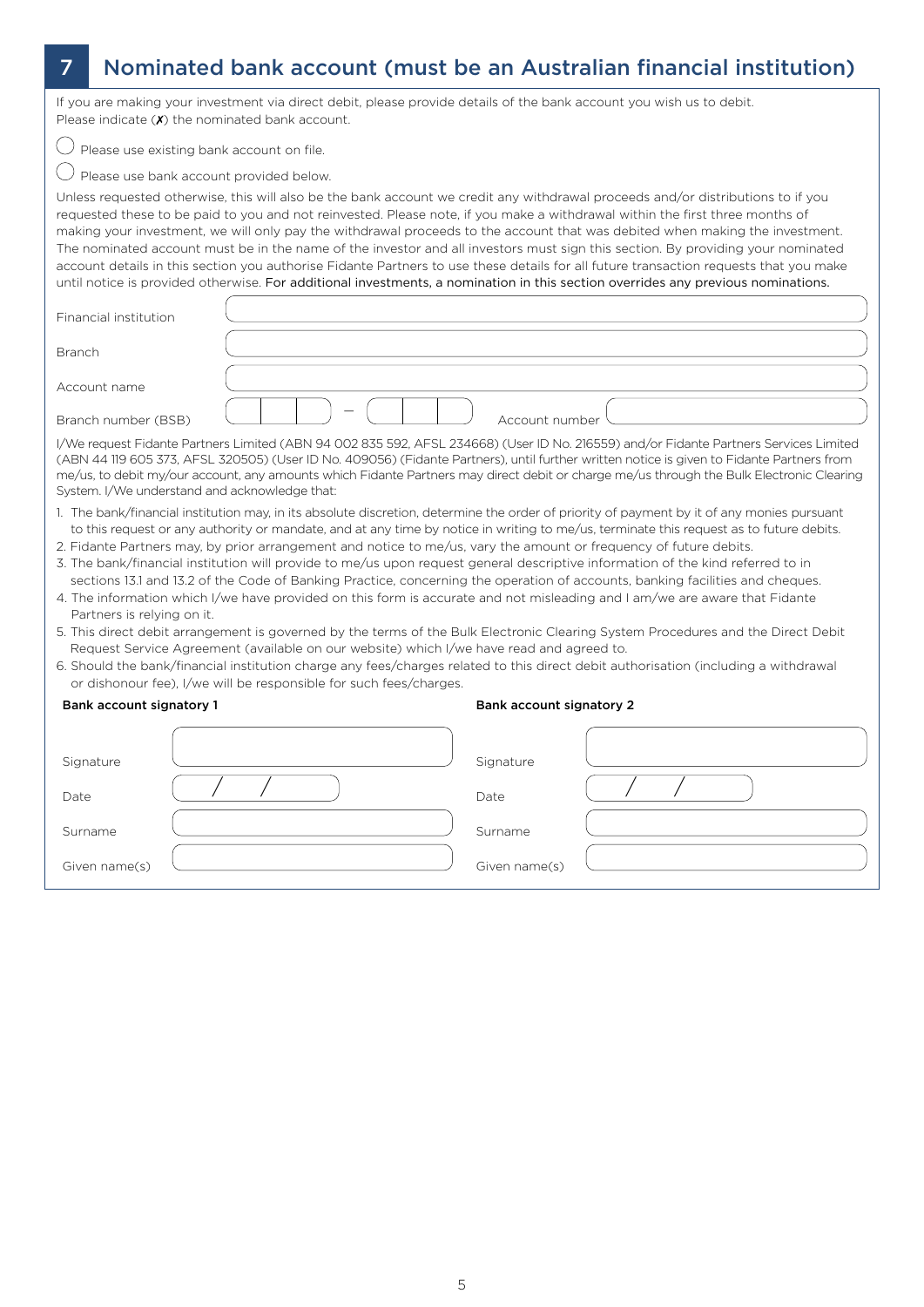# 8 Investment and distribution method

Please write the full fund name, fund code, investment amount, regular savings plan (if applicable) and distribution options. Refer to section 19 for the listing of funds, fund codes and minimum initial investment amounts.

|                                                                                                                       |              |                                                                                  |                                                      |          | <b>Distribution options</b><br>(select $(X)$ one option per fund) <sup>3</sup> |
|-----------------------------------------------------------------------------------------------------------------------|--------------|----------------------------------------------------------------------------------|------------------------------------------------------|----------|--------------------------------------------------------------------------------|
| <b>Fund Name</b>                                                                                                      | Fund<br>Code | Investment amount<br>(subject to the minimum<br>initial investment) <sup>1</sup> | Regular savings plan <sup>2</sup><br>(if applicable) | Reinvest | Cash<br>payment                                                                |
|                                                                                                                       |              | $$\mathfrak{S}$$                                                                 | \$                                                   |          |                                                                                |
|                                                                                                                       |              | $$\mathfrak{S}$$                                                                 | \$                                                   |          |                                                                                |
|                                                                                                                       |              | $\mathfrak{P}$                                                                   | \$                                                   |          |                                                                                |
|                                                                                                                       |              | $$\mathfrak{S}$$                                                                 | \$                                                   |          |                                                                                |
|                                                                                                                       |              | $\mathfrak{P}$                                                                   | \$                                                   |          |                                                                                |
|                                                                                                                       |              | $\mathfrak{P}$                                                                   | $\frac{1}{2}$                                        |          |                                                                                |
|                                                                                                                       |              | $$\mathfrak{S}$$                                                                 | \$                                                   |          |                                                                                |
|                                                                                                                       |              | $$\mathbb{S}$$                                                                   | \$                                                   |          |                                                                                |
| <sup>1</sup> The minimum initial investment is listed in section 18 or \$1,000 when a Reqular Savings Plan is set up. |              |                                                                                  |                                                      |          |                                                                                |

1 The minimum initial investment is listed in section 18 or \$1,000 when a Regular Savings Plan is set up.

2 The Regular Savings Plan enables you to invest in the Fund each month via direct debit from a nominated bank account. The minimum is \$100 per month. <sup>3</sup> Nominate one distribution option per Fund if applicable. If no nomination is made, distributions will be automatically re-invested

Fidante Partners may, in its absolute discretion, refuse any application for units. Persons external to Fidante Partners or other entities who market Fidante Partners products are not agents of Fidante Partners but are independent investment advisers. Fidante Partners will not be bound by representations or statements which are not contained in information disseminated by Fidante Partners. Application monies paid by cheques from investment advisers will only be accepted if drawn from a trust account maintained in accordance with the Corporations Act 2001 (Cth).

# 9 Target Market Determination

From 5 October 2021, before investing in a Fund, investors should ensure they meet the description of the Fund's Target Market as outlined in its Target Market Determination (TMD). TMDs for each Fund are available from your financial adviser, our Investor Services team or fidante.com.au.

#### 9A. Adviser use only

#### This question is for financial advisers only. If you do not have an adviser, please complete Section 9B.

This application is necessary to implement the personal advice I have given to the applicant in relation to the acquisition of units in the Fund. I have considered the TMD for the Fund and consider that the applicant is within the Fund's Target Market.<br>applicant is within the Fund's Target Market.

#### If you answered YES, please proceed to Section 10 of the application form. If you answered NO, please complete question below.

#### Please only complete this question if you answered NO to question above.

Please provide the reason(s) why you consider the product is still appropriate for the applicant based on their objectives, financial situation and needs.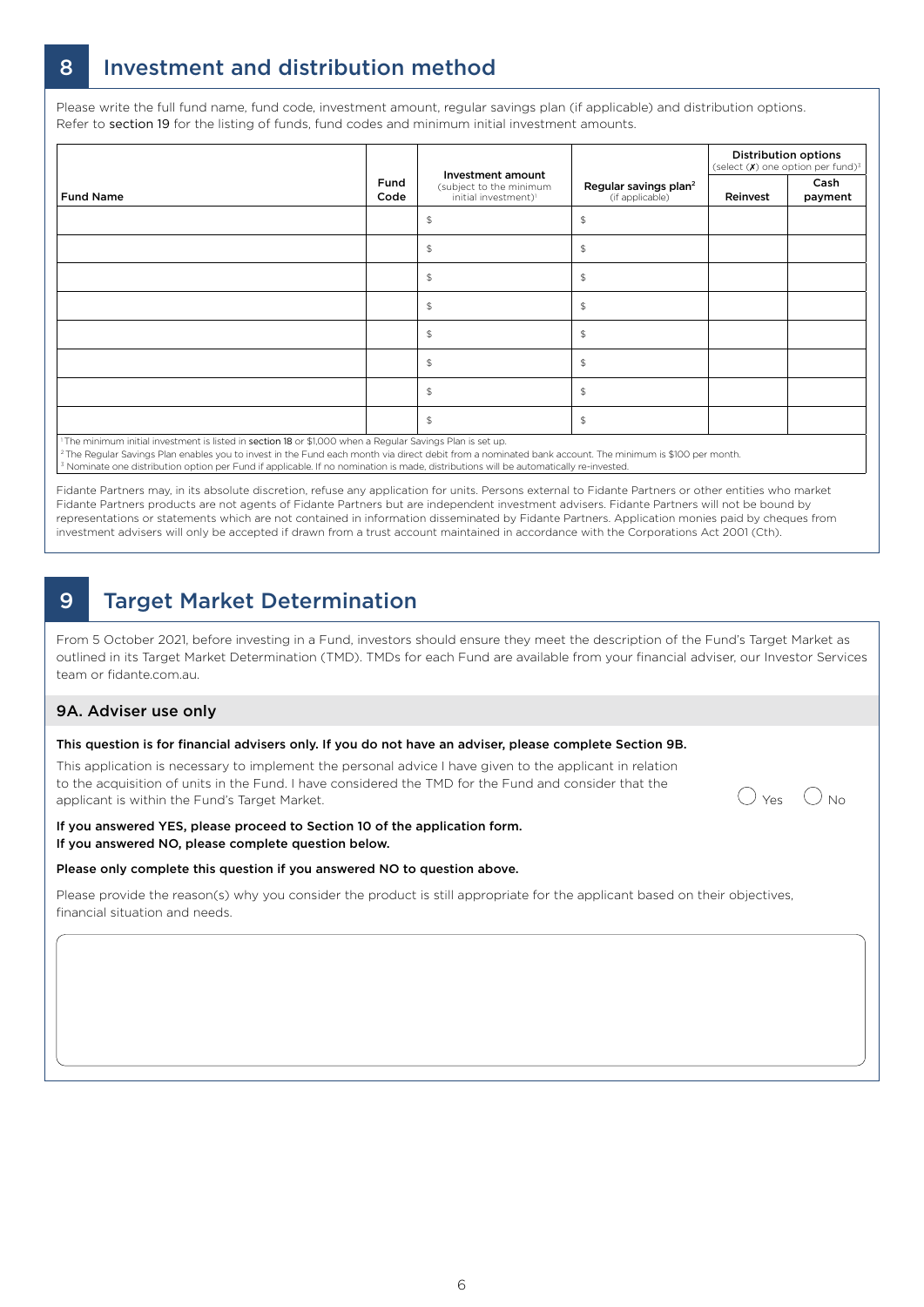### 9 Target Market Determination (continued)

#### 9B. Non-Adviser use only

#### Please only complete this section if you don't have an Adviser.

- 1. I have considered the TMD for the Fund and confirm the Fund's Target Market aligns with my objectives, Financial situation and needs.  $\bigcirc$  No No.  $\bigcirc$  and and committed randomary calged named angles matrixly objectives,  $\bigcirc$  Yes  $\bigcirc$  No.
- 2. I have read and understood the TMD and PDS of the Fund and confirm the features of the Fund as I have read and understood the TMD and PDS of the Fund and confirm the features of the Fund as<br>described in the TMD and PDS aligns with my objectives, financial situation and needs.  $\bigcirc$   $\bigcirc$   $\bigcirc$   $\bigcirc$   $\bigcirc$   $\bigcirc$   $\big$
- 3. I confirm I am not investing more of my portfolio into this Fund than what is recommended in the TMD of the Fund (i.e. Small Allocation – no more than 25% of my total investible assets; Core Allocation – up to 75% of my total investible assets; or Standalone Allocation – part or majority (up to 100%) of  $\sim$  up to 73% of my total investible assets, or standalone Allocation – part or majority (up to 100%) or  $\sim$   $\sim$   $\sim$   $\sim$   $\sim$   $\sim$  No
- 4. I confirm I am comfortable with holding my investment for at least the recommended investment I confirm I am comfortable with holding my investment for at least the recommended investment  $\bigcirc$  Yes  $\bigcirc$  No No
- 5. I confirm that my risk/return profile when making this investment is consistent with the risk/return I confirm that my risk/return profile when making this investment is consistent with the risk/return  $\bigcirc$  Yes  $\bigcirc$  No No
- 6. I confirm I am comfortable with when I can make withdrawals from the Fund as outlined in the PDS I confirm I am comfortable with when I can make withdrawals from the Fund as outlined in the PDS of the Fund.  $\bigcirc$  yes  $\bigcirc$  No

If you do not understand the TMD of the Fund or need further information before proceeding with your investment, please call us on 13 51 53.

If you do not have an adviser and answered NO to any of the questions above, we may call you to confirm additional details before deciding whether to process your investment.

### 10 Additional information

Only complete this section if: • any one of your addresses (residential, postal) or tax residency is outside Australia or New Zealand; and/or

• you are investing \$1 million or more.

#### Investor 1 or Sole Trader

| What is your country of citizenship?                                                                                                          | What is your occupation? (If retired, please provide prior occupation). |  |  |  |
|-----------------------------------------------------------------------------------------------------------------------------------------------|-------------------------------------------------------------------------|--|--|--|
|                                                                                                                                               |                                                                         |  |  |  |
| If you are a sole trader, please provide details of your business activities.                                                                 |                                                                         |  |  |  |
|                                                                                                                                               |                                                                         |  |  |  |
| Which option best describes the primary means by which your total wealth is generated?                                                        |                                                                         |  |  |  |
| $\bigcup$ Income from employment - regular and/or bonus $\bigcup$ Investment income (e.g. rent, dividends, pension) $\bigcup$ Business income |                                                                         |  |  |  |
| One-off payment (e.g. matured investment, court settlement, redundancy, inheritance) $\cup$ Sale of assets (e.g. shares, property)            |                                                                         |  |  |  |
| $^\prime$ Windfall (e.g. gift, lottery winnings) $\;\bigcirc\;$ Borrowed funds $\;\bigcirc\;$ Government benefits (e.g. family tax benefit)   |                                                                         |  |  |  |
| Investor 2 (Joint Investors)                                                                                                                  |                                                                         |  |  |  |
| What is your country of citizenship?                                                                                                          | What is your occupation? (If retired, please provide prior occupation). |  |  |  |
|                                                                                                                                               |                                                                         |  |  |  |
| If you are a sole trader, please provide details of your business activities.                                                                 |                                                                         |  |  |  |
|                                                                                                                                               |                                                                         |  |  |  |
| Which option best describes the primary means by which your total wealth is generated?                                                        |                                                                         |  |  |  |
| $\bigcirc$ Income from employment - regular and/or bonus $\bigcirc$ Investment income (e.g. rent, dividends, pension) $\bigcirc$              | $\prime$ Business income                                                |  |  |  |
| One-off payment (e.g. matured investment, court settlement, redundancy, inheritance) $\cup$ Sale of assets (e.g. shares, property)            |                                                                         |  |  |  |
| Windfall (e.g. gift, lottery winnings) $\bigcup$ Borrowed funds $\bigcup$ Government benefits (e.g. family tax benefit)                       |                                                                         |  |  |  |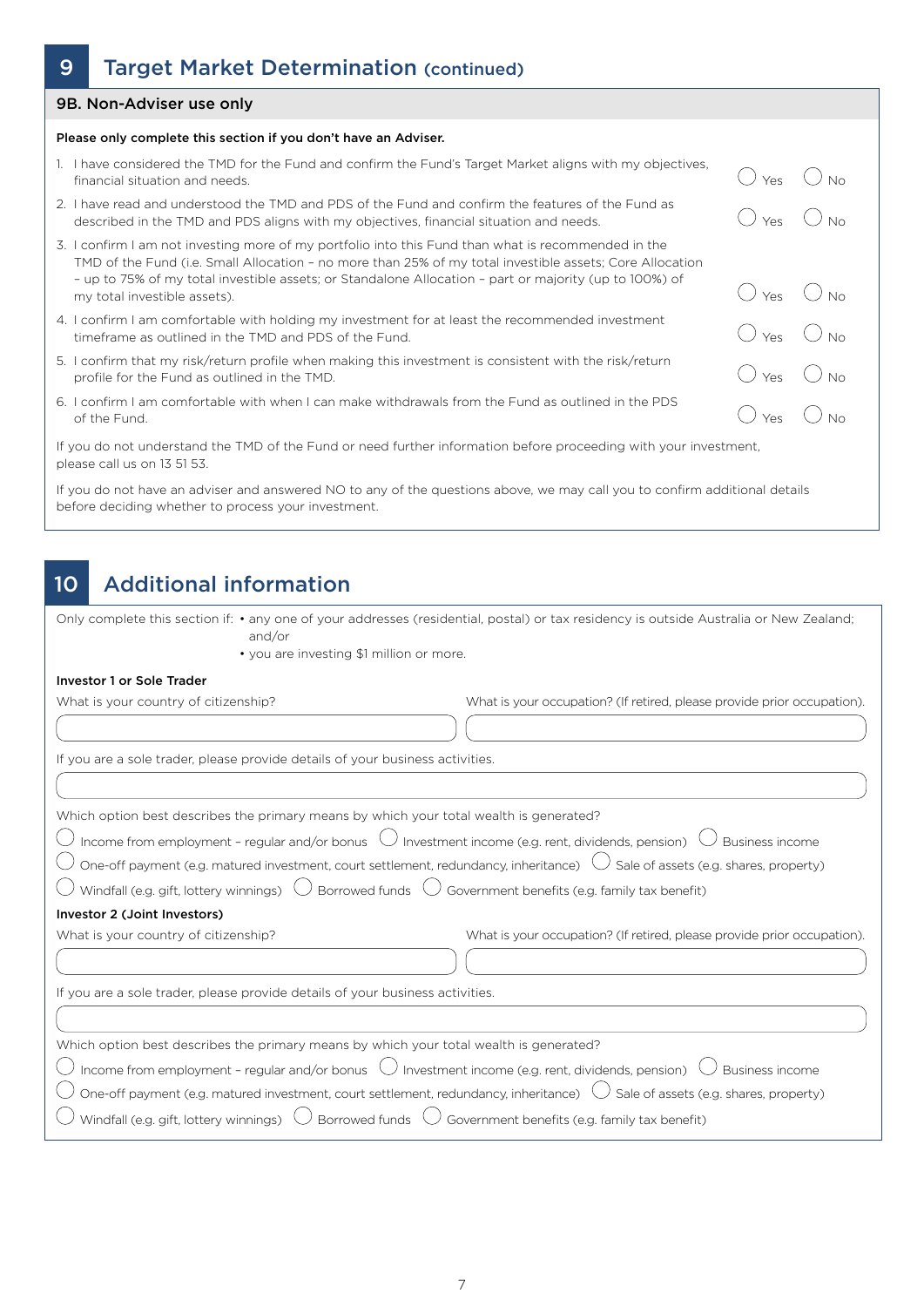# 11 Global Tax Reporting Requirements (FATCA/CRS)

Information about investors that are foreign tax residents must be reported to the Australian Taxation Office (ATO) in accordance with international tax reporting standards and laws to which Australia is subject. These include the OECD Common Reporting Standard (CRS) and United States Foreign Account Tax Compliance Act (FATCA). If you require further information on Australia's obligations under CRS or FATCA, please visit the ATO website www.ato.com.au.

Tax Residency rules differ by country. Whether an individual is a tax resident of a particular country is often (but not always) based on the amount of time a person spends in a country, the location of a person's residence or place of work. For the US, tax residency can be as a result of citizenship or residency.

A TIN is the number assigned by each country for the purposes of administering tax laws. This is the equivalent of a Tax File Number in Australia or Social Security Number in the US. If a TIN is not provided, please list one of the three reasons specified (A, B or C) for not providing a TIN.

#### Investor 1 Tax information – please answer BOTH tax residency questions

| Yes<br>No<br>Are you an Australian resident for tax purposes?                                                                                                                                                                                                                                                |
|--------------------------------------------------------------------------------------------------------------------------------------------------------------------------------------------------------------------------------------------------------------------------------------------------------------|
| Yes $\bigcup$ No<br>Are you a tax resident of another country?                                                                                                                                                                                                                                               |
| If you are a tax resident of a country other than Australia, please provide your Tax Identification Number (TIN) or equivalent below.<br>If you are a tax resident of more than one country, please list all relevant countries below.                                                                       |
| If no TIN, list reason A, B or $C$ $\bigcup$<br>TIN<br>1. Country                                                                                                                                                                                                                                            |
| If no TIN, list reason A, B or $C \bigcup$<br>TIN<br>2. Country                                                                                                                                                                                                                                              |
| If no TIN, list reason A, B or $C \cup$<br><b>TIN</b><br>3. Country                                                                                                                                                                                                                                          |
| If no TIN, list reason A, B or $C \cup$<br>4. Country<br>TIN                                                                                                                                                                                                                                                 |
| <b>Reason A</b> - The country of tax residency does not issue TINs to tax residents.<br>Reason B - I have not been issued with a TIN.<br><b>Reason C</b> - The country of tax residency does not require the TIN to be disclosed.<br>Investor 2 Tax information - please answer BOTH tax residency questions |
|                                                                                                                                                                                                                                                                                                              |
| Yes $\cup$ No<br>Are you an Australian resident for tax purposes?                                                                                                                                                                                                                                            |
| Yes $\bigcup$ No<br>Are you a tax resident of another country?                                                                                                                                                                                                                                               |
| If you are a tax resident of a country other than Australia, please provide your Tax Identification Number (TIN) or equivalent below.<br>If you are a tax resident of more than one country, please list all relevant countries below.                                                                       |
| If no TIN, list reason A, B or $C \bigcup$<br>1. Country<br>TIN                                                                                                                                                                                                                                              |
| If no TIN, list reason A, B or $C \cup$<br>TIN<br>2. Country                                                                                                                                                                                                                                                 |
| If no TIN, list reason A, B or $\mathsf{C}\bigcup$<br>TIN<br>3. Country                                                                                                                                                                                                                                      |
| If no TIN, list reason A, B or $C \bigcup$<br><b>TIN</b><br>4. Country                                                                                                                                                                                                                                       |
| <b>Reason A</b> - The country of tax residency does not issue TINs to tax residents.<br><b>Reason B</b> - I have not been issued with a TIN.<br><b>Reason C</b> - The country of tax residency does not require the TIN to be disclosed.                                                                     |

### 12 Annual Report

A copy of the annual report for the Fund(s) will be provided on the Fidante Partners website fidante.com.au.

 $\bigcup$  Please cross (X) this box if you wish to receive a paper copy of the annual report(s) for the Fund(s) in which you are invested. If you choose to have an annual report mailed to you, it will be mailed to the address provided in section 3 or your current address on file for existing investors.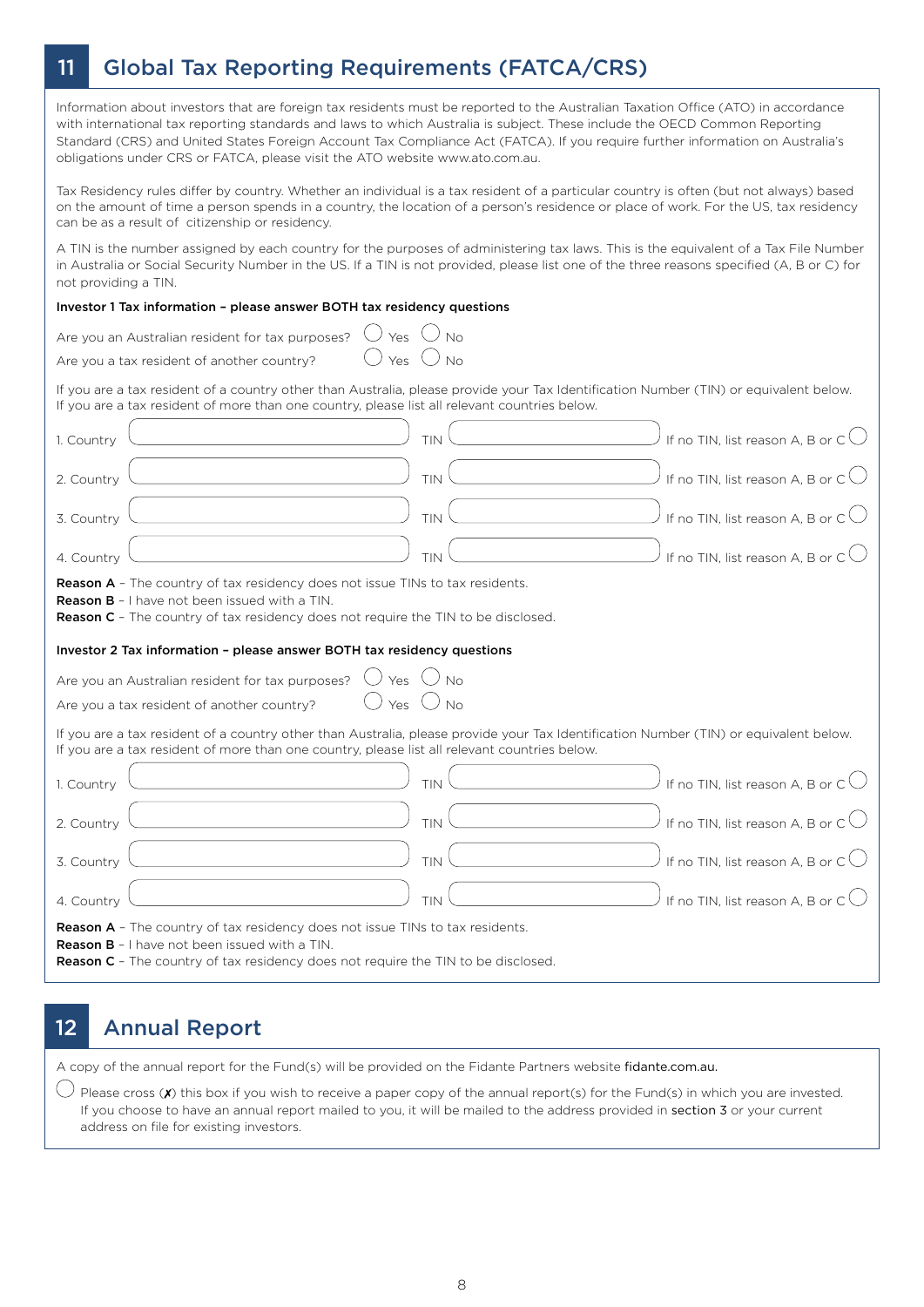### 13 Wholesale Investor Status

This section is only required for investments into the Bentham Global Opportunities Fund – Class I.

 $\bigcup$  By crossing (X) the box, I/we confirm that I am a/we are Wholesale Investor(s) as defined under Chapter 7 of the Corporations Act 2001 (Cth) and I/we have attached a Wholesale Client Certificate to support this statement.

#### **I/We confirm that:**

- as a wholesale investor, I am investing at least \$500,000 or I am investing under \$500,000 and have a wholesale client certificate from an accountant confirming I meet the general wholesale test for assets and/or Income.
- the Wholesale Client Certificate is not more than two years old.

#### 14 Significant Investor Visa

 $\bigcirc$  Please cross (X) this box if you are investing as part of a Significant Investor Visa application. For information on the Australian Government Complying Significant Investment Visa Framework, including which of our Funds are compliant, please refer to the Fidante Partners website fidante.com.au.

#### 15 Customer identity verification

If you do not have an existing investment with Fidante Partners, you must complete this section. If you are lodging this application through a financial adviser, they are required to provide us with copies of the identity verification documents. If you are not lodging this application through a financial adviser, you are required to provide us with certified copies of the identity verification documents. Please see below for a list of who can certify the documents.

#### Please provide EITHER A or B

#### Note: At least one document must show your date of birth.

A. A valid copy of ONE of the following documents:

- Australian driver's licence containing your photograph; or
- Australian passport containing your photograph and signature; or
- A card issued under a State or Territory law containing your photograph and proof of age.

#### B. If one of the above cannot be provided, please provide one document from Group 1 and one document from Group 2 below:

| Group 1                                                                                                                                                                                | Group 2                                                                                                                                                                                                                                                                                                                                                                                                                                                                                                                                                                                                                                                                                                                                                                   |
|----------------------------------------------------------------------------------------------------------------------------------------------------------------------------------------|---------------------------------------------------------------------------------------------------------------------------------------------------------------------------------------------------------------------------------------------------------------------------------------------------------------------------------------------------------------------------------------------------------------------------------------------------------------------------------------------------------------------------------------------------------------------------------------------------------------------------------------------------------------------------------------------------------------------------------------------------------------------------|
| A copy of one of the following documents:                                                                                                                                              | (The document must contain your full name and current residential address<br>as shown in section 3 of the application form)                                                                                                                                                                                                                                                                                                                                                                                                                                                                                                                                                                                                                                               |
| Birth certificate or Australian birth extract; or<br>Australian citizenship certificate; or<br>Pension or Health care card issued by Centrelink<br>or Department of Veterans' Affairs. | A copy of one of the following documents issued to you:<br>a notice or bill issued within the preceding three months from a local<br>government body or utilities provider that records the provision of<br>services to you, e.g.:<br>• council rates notice<br>· electricity bill<br>• gas bill<br>• water rates notice<br>• telephone bill<br>· internet services bill<br>a letter or notice issued within the preceding 12 months from a<br>Commonwealth or State/Territory government department that records<br>the provision of financial benefits to you, e.g.:<br>• pension statement<br>• rent assistance statement<br>• mobility allowance statement<br>• utilities allowance statement<br>a letter or notice issued to you within the preceding 12 months from |
|                                                                                                                                                                                        | the ATO that records a debt or refund payable by or to you, e.g.:<br>• notice of assessment<br>• payment reminder                                                                                                                                                                                                                                                                                                                                                                                                                                                                                                                                                                                                                                                         |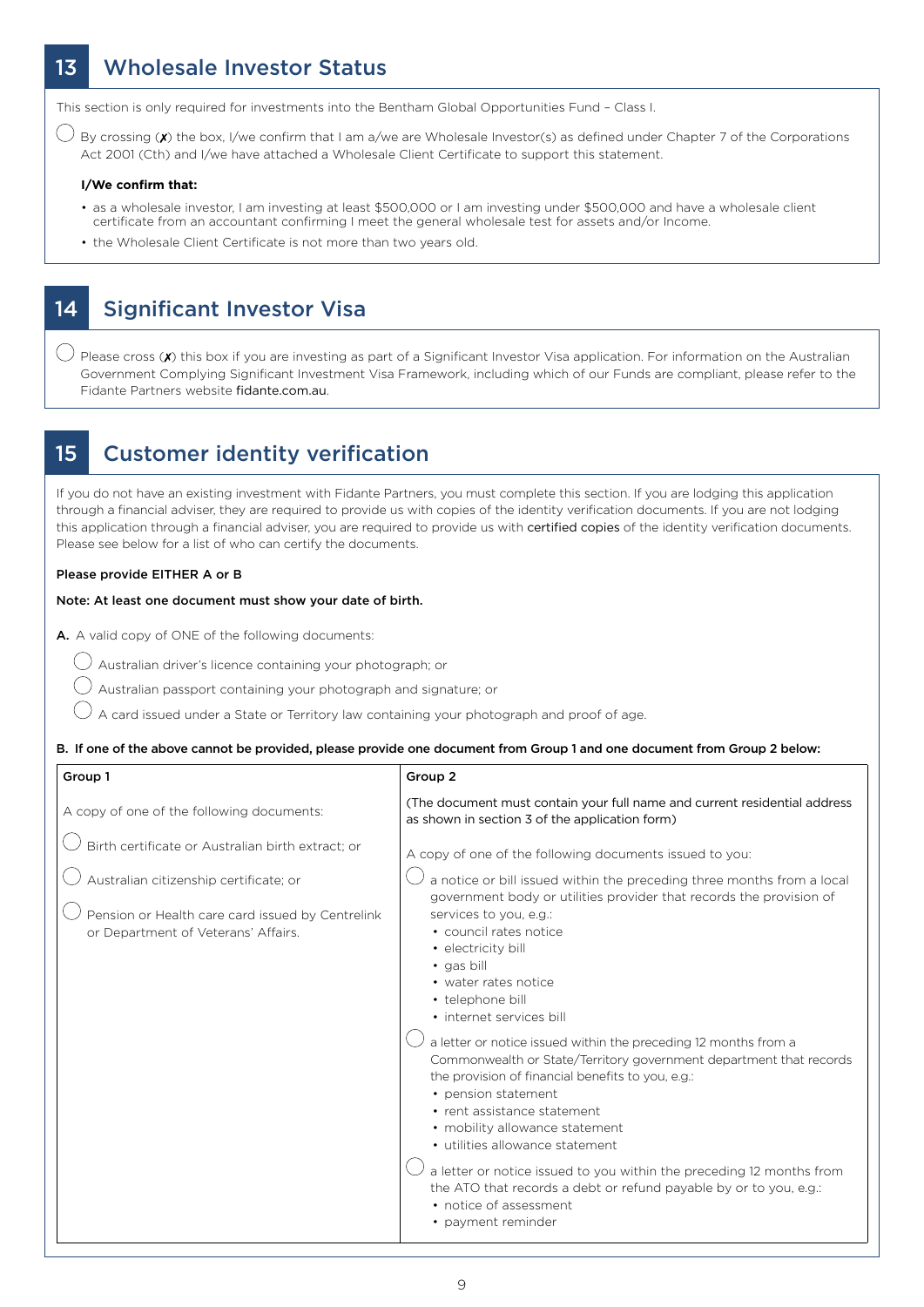# 15 Customer identity verification (continued)



If you are a non-Australian resident and cannot provide A or B, please provide a valid copy of ONE of the following:

 $\bigcirc$  Foreign passport, or similar travel document bearing your signature and photograph; or

 $\bigcirc$  National identity card issued by a foreign government that contains your photograph, and either your signature or your unique identifier; or

 $\bigcirc$  Foreign driver's license that contains your photograph.

Please note:

- documents are required to be certified copies of the original;
- documents such as passports, driver's licences and other cards that have an expiry date must not have expired (however,
- Australian passports that have expired within the preceding two years may be accepted); • if any document is in a language other than English, then it must be accompanied by an English translation prepared by an accredited translator; and
- if any document is in a previous name, then it must be accompanied by evidence of the change of name (e.g. a marriage certificate).

#### How to certify your documents

A certified copy is a document that has been certified as a true copy of an original document. To certify a document, take the original document and a photocopy to one of the people listed in the categories below and ask them to certify that the photocopy is a true and correct copy of the original document. That person will need to print their name, date and the capacity in which they are signing (eg postal agent, Justice of the Peace).

#### Sample wording

I, *[full name]*, a *[category of persons listed below]*, certify that this *[name of document]* is a true and correct copy of the original.

#### *[Signature and date]*

Documents in a language other than English must be accompanied by an English translation prepared by an accredited translator.

#### Who can certify documents?

| <b>Financial corporations</b><br>(bank, building society,<br>credit union) | • Officer with two or more continuous years of service with one or more financial institutions (for the<br>purposes of the Statutory Declaration Regulations 1993 (Cth))<br>• Finance company officer with two or more continuous years of service with one or more finance<br>companies (for the purposes of the Statutory Declaration Regulations 1993 (Cth)) |
|----------------------------------------------------------------------------|-----------------------------------------------------------------------------------------------------------------------------------------------------------------------------------------------------------------------------------------------------------------------------------------------------------------------------------------------------------------|
|                                                                            | . Officer with, or authorised representative of, a holder of an Australian financial services licence,<br>having two or more continuous years of service with one or more licensees                                                                                                                                                                             |
| Post office                                                                | • Permanent employee of the Australian Postal Corporation with two or more years of continuous<br>service who is employed in an office supplying postal services to the public                                                                                                                                                                                  |
|                                                                            | • Agent of the Australian Postal Corporation who is in charge of an office supplying postal services to<br>the public                                                                                                                                                                                                                                           |
| <b>JP</b>                                                                  | • Justice of the Peace                                                                                                                                                                                                                                                                                                                                          |
| Legal                                                                      | • Person who is enrolled on the roll of the Supreme Court of a state or territory, or the High Court of<br>Australia, as a legal practitioner (however described)<br>• Judge of a court<br>• Magistrate<br>• Chief executive officer of a Commonwealth court                                                                                                    |
|                                                                            | • Registrar or deputy registrar of a court                                                                                                                                                                                                                                                                                                                      |
|                                                                            | • Notary public (for the purposes of the Statutory Declaration Regulations 1993 (Cth))                                                                                                                                                                                                                                                                          |
|                                                                            | • A person authorised as a notary public in a foreign country                                                                                                                                                                                                                                                                                                   |
| Police                                                                     | • Australian police officer                                                                                                                                                                                                                                                                                                                                     |
| <b>Diplomatic service</b>                                                  | • Australian consular officer                                                                                                                                                                                                                                                                                                                                   |
|                                                                            | • Australian diplomatic officer (within the meaning of the Consular Fees Act 1955 (Cth))                                                                                                                                                                                                                                                                        |
| Accountant                                                                 | • Member of the Institute of Chartered Accountants in Australia, Certified Practising Accountants (CPA)<br>Australia or the National Institute of Accountants with two or more years of continuous membership                                                                                                                                                   |
|                                                                            |                                                                                                                                                                                                                                                                                                                                                                 |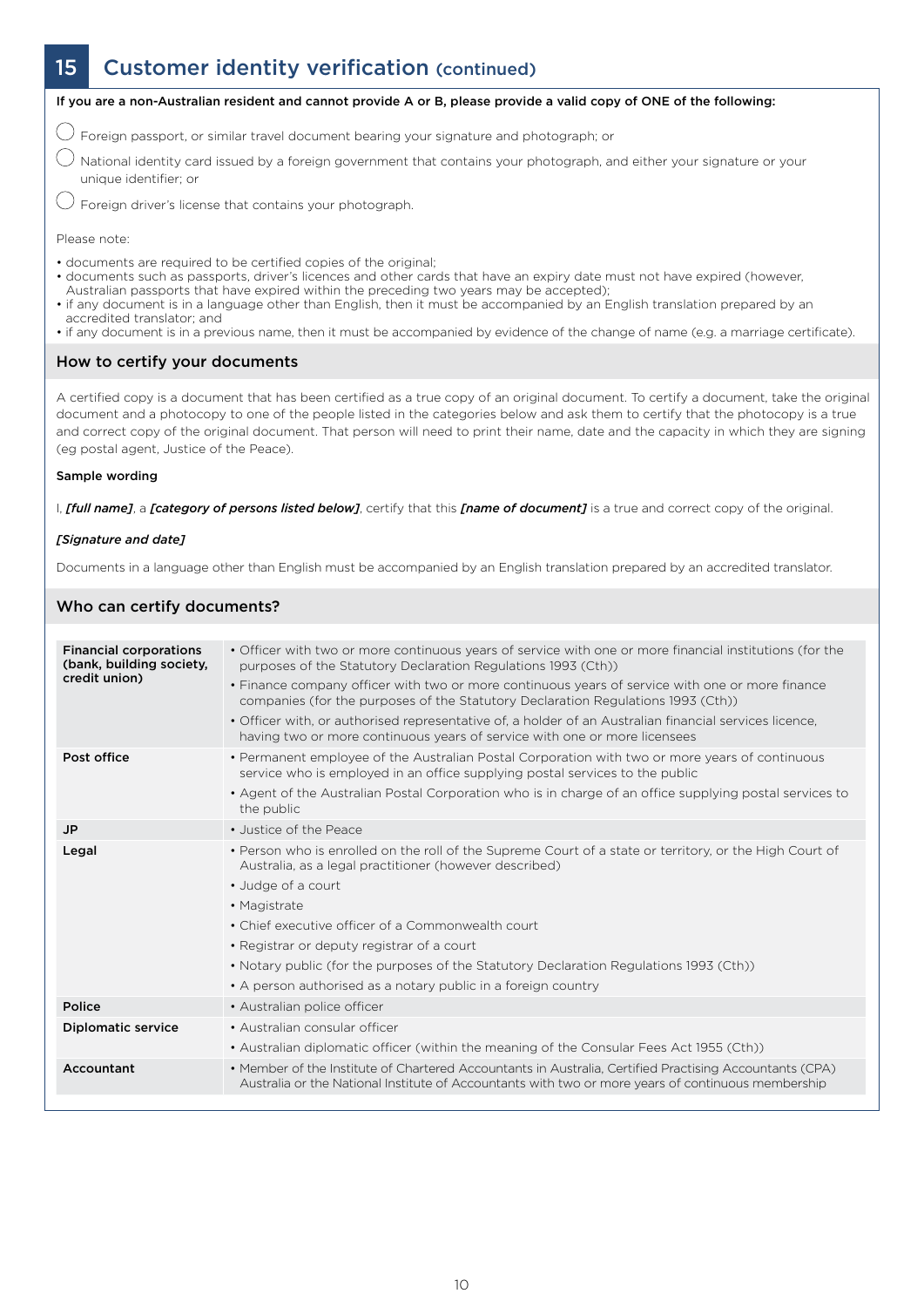### 16 Adviser service fee nomination

For new investments, please indicate whether an adviser service fee will be paid to your financial adviser. If this section is not completed, no adviser service fee will be deducted. The adviser service fee is not available to New Zealand investors.

Please indicate (X) below if you negotiated an adviser service fee with your financial adviser.

 $\bigcirc$  Yes  $\blacktriangleright$  You must complete the 'Consent to deduct ongoing advice fees' form available on our website fidante.com.au.

 $\bigcirc$  No  $\blacktriangleright$  Please proceed to section 17.

For additional investments, a nomination in this section overrides any previous nominations

### 17 Declaration and applicant(s) signature(s)

Please read the declarations below before signing this form. The signatures required are detailed at the bottom of this form. I/We declare that:

- all details in this application (including all related documents provided) are true and correct and I/we indemnify the responsible entity of the fund(s) I/we am/are investing in against any liabilities whatsoever arising from acting on any of the details or any future details provided by me/us in connection with this application;
- I/we have received a copy of the current PDS and TMD and all information incorporated into the PDS to which this application applies and have read them and agree to the terms contained in them and to be bound by the provisions of the current PDS (including the incorporated information) and current constitution (each as amended from time to time);
- I/we have legal power to invest in accordance with this application and have complied with all applicable laws in making this application;
- I/we have received and accepted this offer in Australia;
- the details of my/our investment can be provided to the adviser group or adviser named at the end of this form or nominated by them by the means and in the format that they direct;
- if this application is signed under Power of Attorney, the Attorney declares that he/she has not received notice of revocation of that power (an original certified copy of the Power of Attorney should be submitted with this application unless we have already sighted it);
- sole signatories signing on behalf of a company confirm that they are signing as sole director and sole secretary of the company; • unless alternative authority for signature is notified to and accepted by Fidante Partners, the person/persons that signs/sign this form is/are able to operate the account on behalf of the company and bind the company for future transactions, including in respect of additional deposits and withdrawals, including withdrawals by telephone and fax;
- I/we have read and understood the terms and conditions for the use of telephone and fax and release and indemnify Fidante Partners from and against any liabilities whatsoever arising out of it acting on any communications received by telephone and fax under those terms;
- I/we acknowledge that none of Fidante Partners, Challenger Limited, or any other member of the Challenger group of companies or any custodian or investment manager, guarantees the performance of the Fund(s) or the repayment of capital or any particular rate of return or any distribution;
- Fidante Partners is not an authorised deposit-taking institution (ADI) for the purpose of the Banking Act 1959 (Cth), and its obligations do not represent deposits or liabilities of an ADI in the Challenger Group (Challenger ADI) and no Challenger ADI provides a guarantee, or otherwise provides assurance in respect of the obligations of Fidante Partners. Investments in the Fund(s) are subject to investment risk, including possible delays in repayment and loss of income or principal invested. Accordingly, the performance, the repayment of capital or any particular rate of return on your investments are not guaranteed by any member of the Challenger Group.

In relation to my/our personal information:

- I/we acknowledge that I/we have read and understood the information relating to privacy and personal information contained in the relevant PDS and Additional Information Booklet (AIB). I am/We are aware that until I/we inform Fidante Partners otherwise, I/we will be taken to have consented to all the uses of my/our personal information (including marketing) as described in the PDS and AIB and I/we have consented to my/our financial adviser providing such further personal information to Fidante Partners as is required or reasonably deemed necessary by Fidante Partners under applicable law. Any personal information provided about a third party (if any) in connection with this application has been provided with their knowledge and consent;
- I/we understand that if I/we fail to provide any information requested in this application form or do not agree to any of the possible uses or disclosures of my/our information as detailed in the PDS and AIB (except in relation to direct marketing), my/our application may not be accepted by Fidante Partners and we agree to release and indemnify Fidante Partners in respect of any loss or liability arising from its inability to accept an application due to inadequate or incorrect details having been provided.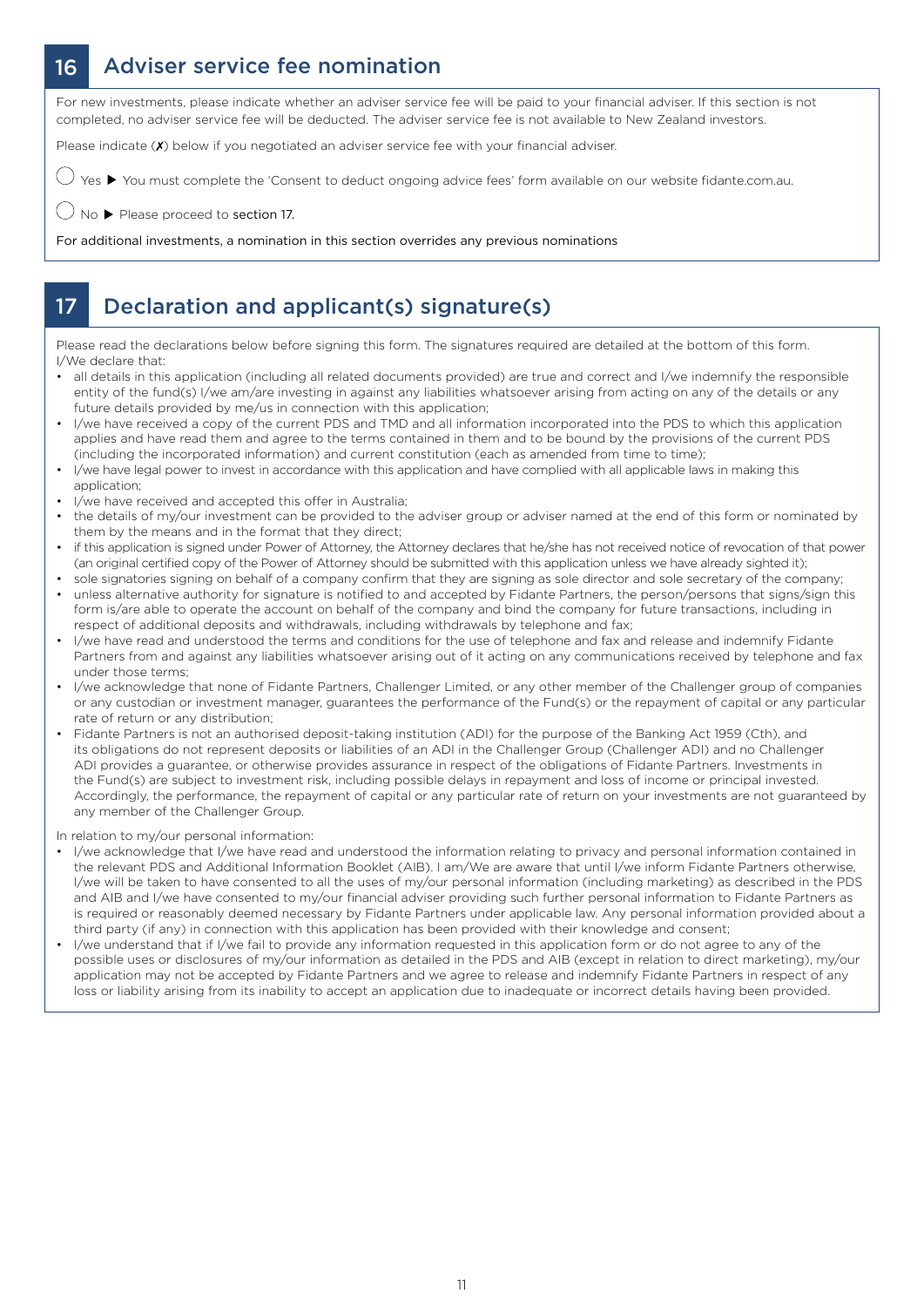### 17 Declaration and applicant(s) signature(s) (continued)

| <b>Investor 1/Sole Trader</b> |                                      | Investor 2/Joint Investor    |                                      |  |
|-------------------------------|--------------------------------------|------------------------------|--------------------------------------|--|
| Signature<br>Date<br>Surname  |                                      | Signature<br>Date<br>Surname |                                      |  |
| Given name(s)                 |                                      | Given name(s)                |                                      |  |
| Capacity                      | Director $\bigcup$ Company Secretary | Capacity                     | Director $\bigcup$ Company Secretary |  |
|                               | Primary Trustee (Individual)         |                              | Secondary Trustee (Individual)       |  |
|                               |                                      |                              | <b>COMPANY SEAL</b>                  |  |

er the Fund's Target Market Determination (TMD) and the Fund's Product Disclosure Statement (PDS) before making a dec whether to make an investment in the Fund. A copy of any TMD and PDS can be obtained from your financial adviser, our Investor Services team or at fidante.com.au. The responsible entity of each of the Funds is Fidante Partners Limited (ABN 94 002 835 592, AFSL 234668) or Fidante Partners Services Limited (ABN 44 119 605 373, AFSL 320505), each referred to as Fidante Partners. Fidante Partners or a financial adviser who has provided an electronic copy of the PDS and any incorporated information, will send you a paper copy of the PDS and any incorporated information and application form free of charge if you so request

# 18 Signatories

The table below provides guidance on completing the 'Declaration and applicant(s) signature's section of the application form. Before signing the application form please ensure you have read the declaration.

| Type of investor                                                                                                                                                                                                    | Names required                                                                                                                                         | Signature required                                                                                                                                                                                                                                                                            | <b>TFN/ABN or exemption</b><br>to be provided   |
|---------------------------------------------------------------------------------------------------------------------------------------------------------------------------------------------------------------------|--------------------------------------------------------------------------------------------------------------------------------------------------------|-----------------------------------------------------------------------------------------------------------------------------------------------------------------------------------------------------------------------------------------------------------------------------------------------|-------------------------------------------------|
| Individual and/or Joint<br><b>Investors</b>                                                                                                                                                                         | i. Full name of each Investor<br>(please do not use initials).                                                                                         | Individual Investor; or each<br>Joint Investor                                                                                                                                                                                                                                                | Individual Investor; or each<br>Joint Investor  |
| Sole Trader                                                                                                                                                                                                         | Full name of Sole Trader:<br>$\mathbf{L}$<br>and<br>ii. Full business name.                                                                            | Sole Trader                                                                                                                                                                                                                                                                                   | Sole Trader                                     |
| If the investment is being<br>made on behalf of other<br>person                                                                                                                                                     | Name(s) of the responsible<br>adult(s), as the Investor.                                                                                               | Adult(s) investing on behalf of<br>the person/minor                                                                                                                                                                                                                                           | Adult(s)                                        |
| If the investment is being<br>made under Power of<br>Attorney (POA)<br>Please ensure an original<br>certified copy of the POA is<br>attached to the application<br>form. Each page of the<br>POA must be certified. | Full name of each<br>$\mathbf{1}$<br>Investor(s) (as listed in<br>section 3); and<br>ii. Full name of person holding<br>POA<br>(underneath signature). | Person holding Power<br>of Attorney<br>In the case that the POA<br>document does not contain<br>a sample of the POA's<br>(i.e. Attorney's) signature,<br>please provide a certified<br>copy of either the POA's<br>driver's licence or passport<br>containing a sample of their<br>signature. | Individual Investor; or each<br>Joint Investor. |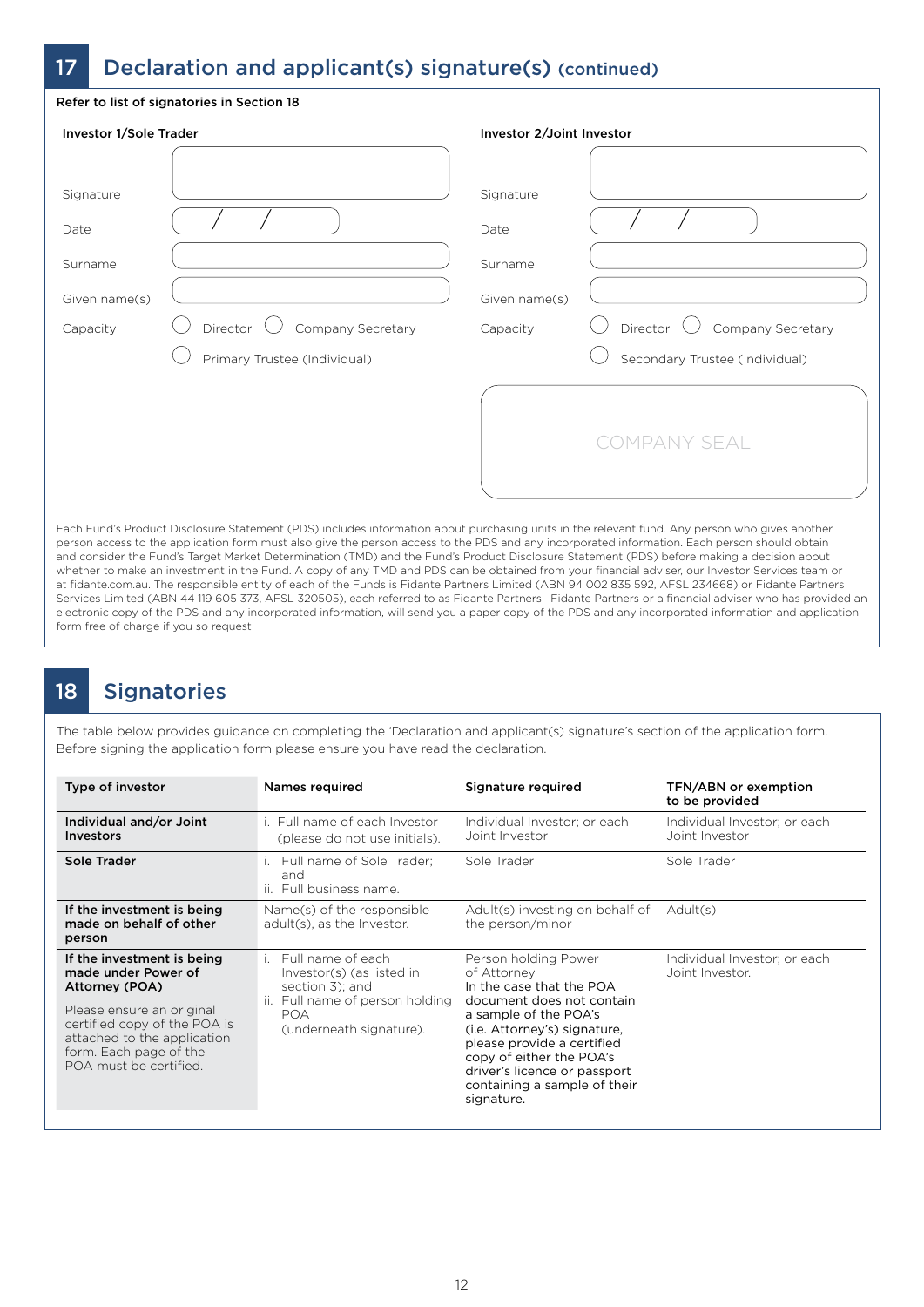# 19 Fund listing

Below is a listing of the Funds available for investment. Refer to section 8 to indicate your investment and distribution choices.

#### 19A. Fidante Partners Limited

If making your payment via electronic funds transfer for the Funds listed below, please use the following bank account: Account Name: FPL Application Clearing Account

BSB: 032-006 Account: 304845

Reference\*: <Investor Name>

\*This reference allows us to confirm receipt of payment on our bank statement

| <b>Fund Name</b>                               | <b>Fund Code</b> | APIR code        | Minimum initial investment | PDS/IM Date     |
|------------------------------------------------|------------------|------------------|----------------------------|-----------------|
| Bentham Global Opportunities Fund - Class I    | 683              | HOW7031AU        | \$250.000                  | 1 October 2018* |
| Bentham Asset Backed Securities Fund - Class L | 592              | <b>HOW2852AU</b> | \$10,000                   | 18 October 2021 |

\*Only available to Wholesale investors as defined by the Corporations Act 2001.

#### 19B. Fidante Partners Services Limited

If making your payment via electronic funds transfer for the funds listed below, please use the following bank account: Account Name: FPSL Application Clearing Account

BSB: 032-006

Account: 454747

Reference\*: <Investor Name>

\*This reference allows us to confirm receipt of payment on our bank statement

| <b>Fund Name</b>                                                                   | <b>Fund Code</b> | APIR code        | Minimum initial investment <sup>1</sup> | <b>PDS Date</b> |
|------------------------------------------------------------------------------------|------------------|------------------|-----------------------------------------|-----------------|
| Bentham Global Income Fund                                                         | 359              | CSA0038AU        | \$10,000                                | 18 October 2021 |
| Bentham Syndicated Loan Fund                                                       | 360              | CSA0046AU        | \$10,000                                | 18 October 2021 |
| Bentham High Yield Fund                                                            | 361              | <b>CSA0102AU</b> | \$10,000                                | 18 October 2021 |
| 1 The minimum initial investment is \$1,000 when a Regular Savings Plan is set up. |                  |                  |                                         |                 |